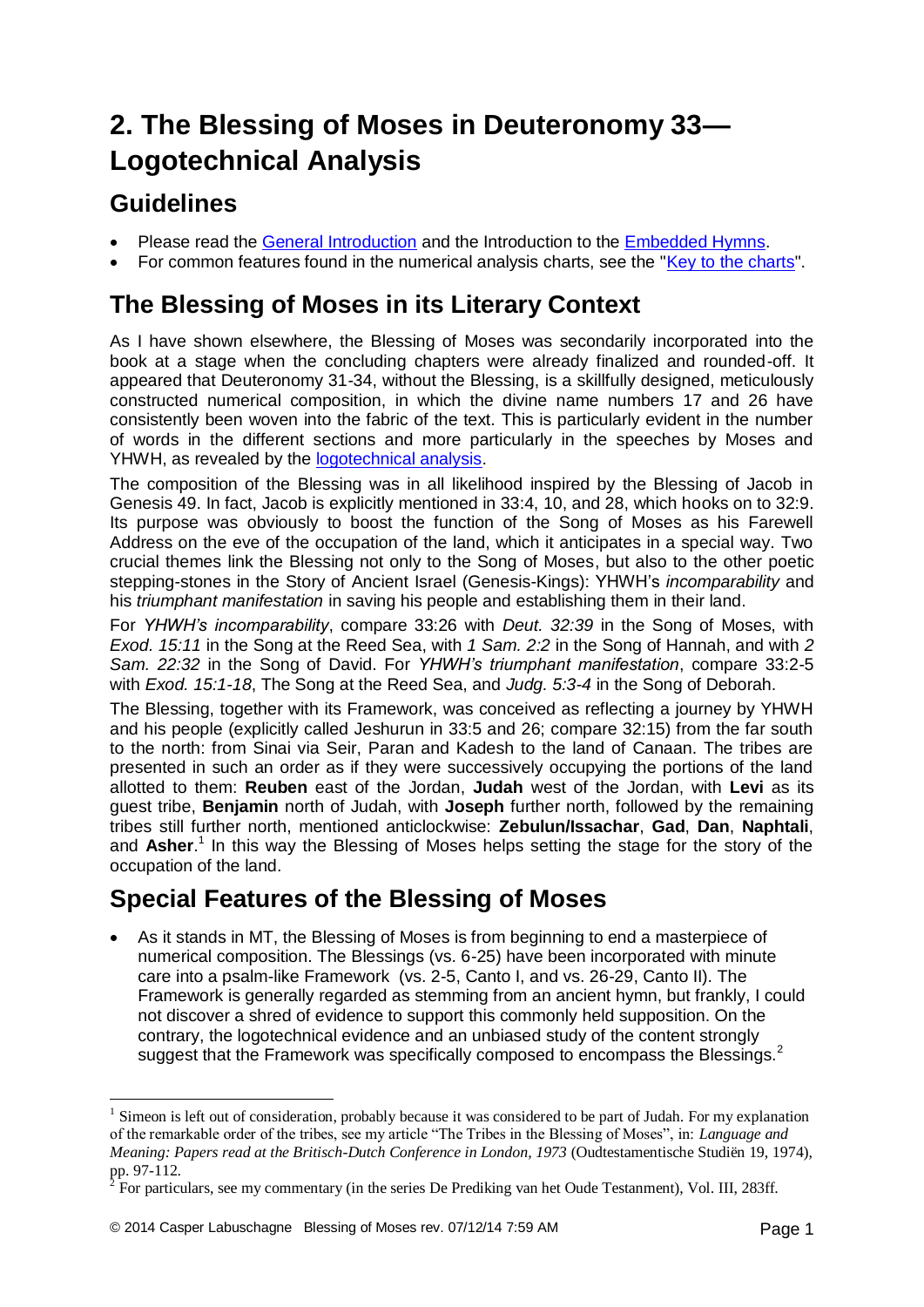The **43** words of Canto I are meticulously composed according to the significant formula **43** = **26**a + **17**b, and are in all probability determined by the numerical value of the relevant keyword in the heading, , 'the blessing' (5+2+20+11+5 = **43**). The **52** (2 x **26**) words of Canto II, on the other hand, may in all likelihood have been determined by the blessing for Levi (**52** words) and for Joseph **(52** words**),** the two most prominent tribes in the Blessing. See further below.

Canto I, vs. 2-5 **43** words, with **26** before, and **17** after *atnach*

Canto II, vs. 26-29 **52** (2 x **26**) words, as in the Blessings for Levi and Joseph.

 The text of vs. 2-25, Canto I and the Blessings, are carefully composed to constitute a structural unity, being significantly made up of **272** (16 x **17**) words, with **153** (9 x **17**) before, and **119** (7 x **17**) after *atnach.*

The structural unity of the text comprising the Blessings and Canto II – particularly for the Northern tribes -, is in its turn demonstrated by the **204** (12 x **17**) words of vs. 12-29, which are divided as follows:

**68** (4 x **17**) words in vs. 12-17 (used for Benjamin and Joseph)

**68** (4 x **17**) words in vs. 18-23 (used for Zebulun-Issachar, Gad, Dan, Naphtali), and

**68** (4 x **17**) words in vs. 24-29 (used for Asher and in Canto II).

- The Blessings for Levi and Joseph (excluding the introductions) clearly stand out: they are not only by far the longest, but also of equal length and composed in exactly the same fashion: 8 verselines, **17** cola, and **52** (2 x **26**) words.
- Contrary to the 12 tribal sayings of Jacob in Genesis 49, which are not individually introduced, the 10 blessings of Moses are all introduced except the blessing for Reuben. The 2-word introductory formula, , "and for …. he said", is used throughout, but

the Judah blessing (v. 7) has a differently phrased introduction: יְוֹאת לְיהוּדָה וַיּאמַר "And this is for Judah; and he said". This can be explained as a rhetorical device to focus attention on Judah as the most important tribe besides the 'big ones', Levi and Joseph.

- There are altogether not 12 but 10 blessings, because the tribe of Simeon is left out of consideration and Zebulun and Issachar are taken together. Moreover, the tribes are arranged in a different order: Reuben, Judah, Levi, Benjamin, Joseph, Zebulun-Issachar, Gad, Dan, Naphtali, and Asher. As I have demonstrated elsewhere, the order is determined by geographical principles, the aim of which was to state the positioning of the tribes in the Promised Land. <sup>3</sup>
- In addition to the meaningful centre of the poem as a whole  $(v. 16a-b)$ , the two parts of the framework have their own meaningful centre ( $v$ , 3 and  $v$ , 28 respectively) in terms of verselines, cola, and words, which coincide precisely. See Observations 1 and 2.
- The blessing for Joseph, vs. 13-17, in particular, has been composed with minute care to express the fullness and continuity of the bounties to come upon the head of Joseph. The central positioning of the **52**-word Joseph blessing in vs. 13-17 (54 words including the introduction) – preceded by **156** (6 x **26**) words, and followed by **136** (8 x **17**) words highlights Joseph's prominence and special status. See Observation 4 below.

<sup>&</sup>lt;sup>3</sup> See my study "The Tribes in the Blessing of Moses", cited in note 1. Since the tribe of Levi did not have land of its own, I mistakenly argued that originally Levi was left out of consideration and that the blessing of Levi was later inserted into the Judah blessing by a Levitical 'glossator'. For a more nuanced view, compare my Commentary (De Prediking van het Oude Testament, 1997), ad loc.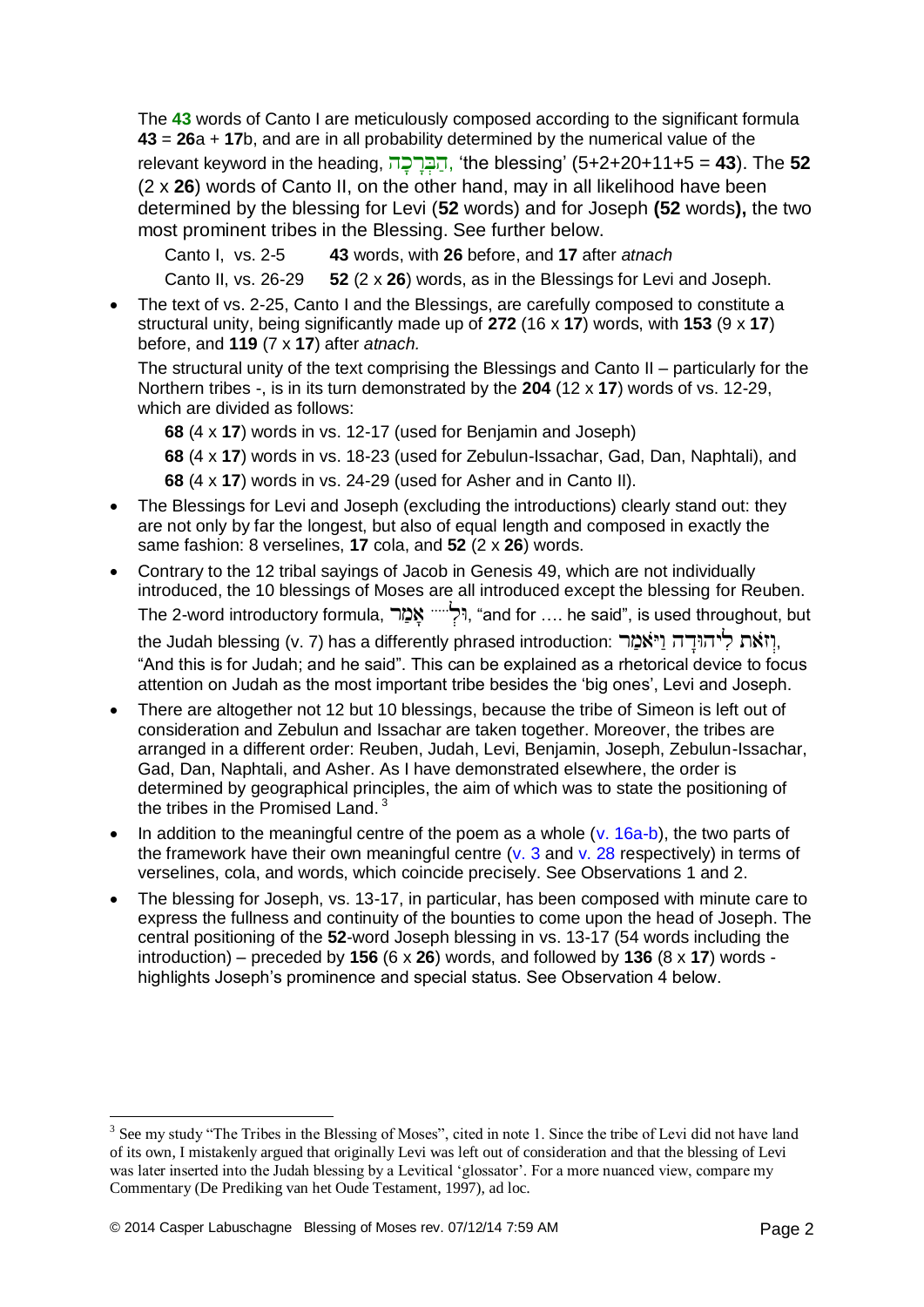## **Logotechnical analysis**

- Columns **a** and **b** show the number of words before and after the atnach.
- Column **c**: words in the speeches; **d**: words in the heading and the introductions.
- To the right of the Hebrew text you'll find the numbering of the verselines.

|                                                                    | <b>Total</b>                 | a                                  | b                     | C                      | d                            |
|--------------------------------------------------------------------|------------------------------|------------------------------------|-----------------------|------------------------|------------------------------|
| וְזְאֹת הַבִּרָכָה (5+2+20+11+5) 43 = הַבְּרָכָה<br>1              | $\overline{2}$               | $\overline{2}$                     |                       |                        | $\overline{2}$               |
| צֲשֶׁר בֵּרֵךְ מֹשֶׁהָ אִישׁ הָאֱלֹהָיִם<br>the number of          | 5                            | 5                                  |                       |                        | 5                            |
| אֶת־בְּנֵי יִשְׂרָאֵלִי<br>words in Canto I, vs. 2-5               | 3                            | 3                                  |                       |                        | 3                            |
| לִפְנֵי מוֹתְוֹ:                                                   | $\overline{2}$               |                                    | 2                     |                        | $\overline{2}$               |
| Total, v. 1                                                        | 12                           | 10<br>$=$                          | $\overline{2}$<br>÷   | $\mathbf{0}$           | 12<br>$\ddot{}$              |
| ויאמר<br>2                                                         | 1                            | 1                                  |                       |                        | 1                            |
| יִהוַד מִסִּינֵי בָא                                               | 3<br>$\mathbf{1}$            | 3                                  |                       | 3                      |                              |
| וַזָרַח מִשָּׂעִיר <sup>י </sup> לַמוֹ                             | 3                            | 3                                  |                       | 3                      |                              |
| הוֹפִיֹעֹ מֵהַר פָּאֹרָן                                           | 3                            | 3                                  |                       | 3                      |                              |
| See note below chart<br>וְאָתֶה <mark>מִרִבְבְת קִדֻשׁ</mark> ^    | 3<br>$\overline{2}$          | 3                                  |                       | 3                      |                              |
| מִימִינוֹ <mark>אֵשְׁדָּת</mark> לָמוֹ:                            | 3                            |                                    | 3                     | 3                      |                              |
| Total, v. 2                                                        | 16                           | $= 13$                             | 3<br>$+$              | 15<br>$=$              | 1<br>$\ddot{}$               |
| 3 Middle words of Canto I<br>אַף חֹבֵב עַמִּים                     | 3<br>$\overline{\mathbf{3}}$ | 3                                  |                       | 3                      |                              |
| כַּל־קִדֹשָׁיו בְּיָדֱדִּ^<br>$(43 = 16 + 11 + 16)$                | 3                            | 3                                  |                       | 3                      |                              |
| וִהֵם תִּכִּוּ לִרַגְלֵה<br>Middle verselines $(6=2+2+2)$          | 3<br>$\overline{4}$          |                                    | 3                     | 3                      |                              |
| Middle cola $(14 = 5 + 4 + 5)$<br>יִשָּׂא מִדַּבְרֹתֵיךְ:          | $\overline{2}$               |                                    | 2                     | 2                      |                              |
| Total, v. 3                                                        | 11                           | 6<br>$=$                           | 5 <sub>5</sub><br>$+$ | 11<br>$\equiv$         | 0<br>$\ddot{}$               |
| Canticle I.1<br>Total, v. 2-3                                      | 27                           | $= 19$                             | 8<br>$\ddot{}$        | $= 26$                 | $\ddagger$<br>$\overline{1}$ |
| Total, v. 1-3                                                      | 39                           | $= 29$                             | 10<br>$+$             | $= 26$                 | 13<br>$+$                    |
| תּוֹרָה צִוָּה־לָנוּ מֹשֶׁה^<br>4                                  | $\overline{4}$<br>$-5$       | 4                                  |                       | 4                      |                              |
| מוֹרָשֶׁה קְהִלַּת יַעֲקִב:                                        | $\overline{3}$               |                                    | 3                     | 3                      |                              |
| Total, v. 4                                                        | 7                            | $= 4$                              | 3<br>$+$              | 7<br>$\qquad \qquad =$ | $+$<br>$\overline{0}$        |
| Total, v. 2-4                                                      | 34                           | $= 23$                             | 11<br>$+$             | $= 33$                 | $\mathbf{1}$<br>$\ddot{}$    |
| יִשֻרוּן Cf. v. 26a<br>5<br>וַיִּהִי בִישָׁרְוּן מֶלֵדִּ^          | 3<br>6                       | 3                                  |                       | 3                      |                              |
| בהתאַסֶף רֵאשֵׁי עַם                                               | 3                            |                                    | 3                     | 3                      |                              |
| עָם and יִשְׂרָאֵל cf. v. 29<br>יָחַר שִׁבְטֵי יִשְׂרָאֵל:         | $\overline{3}$               |                                    | 3                     | 3                      |                              |
| in reverse order<br>Total, v. 5                                    |                              | 9<br>$= 3$                         | $+ 6$                 | $= 9$                  | $+ 0$                        |
| Total, v. 4-5<br>Canticle I.2                                      |                              | $16 = 7 + 9$                       |                       | $= 16$                 | $+ 0$                        |
| <b>Canto I</b><br><b>Total, v. 2-5</b><br>Total, v. 1-5            | 55                           | $\frac{43}{ } = 26 + 17$<br>$= 36$ | $+ 19$                | $= 42$<br>$= 42$       | $+$ 1<br>$+ 13$              |
|                                                                    |                              |                                    |                       |                        |                              |
| יִחִי <mark>ראוּבֵן'</mark> וִאֲל־יָמָת^<br>Reuben: 7 words<br>6   | $\overline{4}$<br>7          | 4                                  |                       | 4                      |                              |
| וִיהִי מִתָּיו מִסְפָּר: <mark>ס</mark>                            | $\overline{3}$               |                                    |                       | 3                      |                              |
| <b>Blessing for Reuben, v. 6</b>                                   |                              | $7 = 4$                            |                       | $+ 3 = 7$              | $+ 0$                        |
| Total, v. 3-6                                                      | 34                           | $= 17$                             | $+ 17$                | $= 34$                 | $\mathbf 0$<br>$+$           |
| Judah: 13 words<br>וַזְאת<br>$\overline{7}$<br><mark>הורה "</mark> | $\overline{2}$               | $\overline{2}$                     |                       |                        | $\overline{2}$               |
| <u>ויאמר</u>                                                       | 1                            | 1                                  |                       |                        | $\overline{1}$               |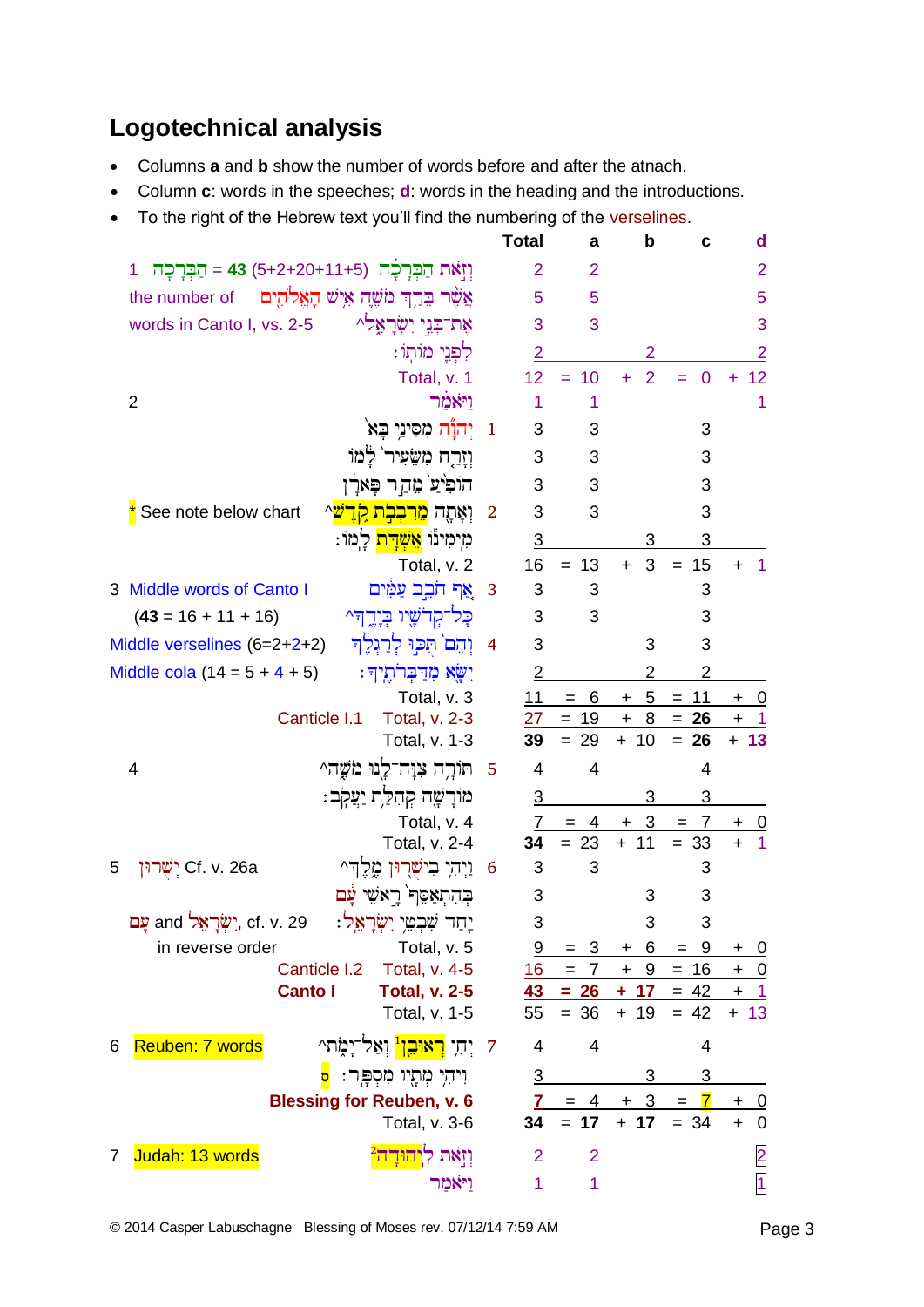|                           |   | שְׁמַע יְהוָה קוֹל יְהוּדָה                                       | 8             | 4                             | 4                                         |                    | 4                                                                                         |                                |
|---------------------------|---|-------------------------------------------------------------------|---------------|-------------------------------|-------------------------------------------|--------------------|-------------------------------------------------------------------------------------------|--------------------------------|
|                           |   | וְאֵל־עַמַן הְבִיאֶנּוּ^                                          |               | $\sqrt{3}$                    | 3                                         |                    | 3                                                                                         |                                |
|                           |   | 9 יַדִיוֹ רֵב לֹוֹ                                                |               | 3                             |                                           | 3                  | 3                                                                                         |                                |
|                           | D | וְעֵזֶר מִצְּרֶיו תִּהְיֶה:                                       |               | $\overline{3}$                |                                           |                    | 3                                                                                         |                                |
|                           |   | Total, v. 7                                                       |               | 16                            | $= 10$                                    |                    | $= 13$                                                                                    |                                |
|                           |   | <b>Blessing for Reuben/Judah, v. 6-7</b>                          |               |                               |                                           |                    | $\frac{16 = 10 + 6 = 13 + 3}{23 = 14 + 9 = 20 + 3}$<br>$\frac{32 = 17 + 15 = 29 + 3}{23}$ |                                |
|                           |   | Total, v. 5-7<br>Canto I + Blessings for Reuben/Judah, v. 1-7     |               |                               | $78 = 50$                                 | $+28$              | $= 62$                                                                                    | $+ 16$                         |
|                           |   |                                                                   |               |                               |                                           |                    |                                                                                           |                                |
| 8 Levi: 52 (2 x 26) words |   | וּלְ <mark>לֵוְי<sup>ּ3</sup>ּ אָמַ</mark> ׁר                     |               | $\overline{2}$                | $\overline{2}$                            |                    |                                                                                           | $\overline{2}$                 |
|                           |   | תֻמֶּיְךָ וְאוּרֶיִךְ לְאִישׁ חֲסִידֱךָ ^ הַCompare Joseph        | <sup>10</sup> | $\overline{4}$                | $\overline{4}$                            |                    | 4                                                                                         |                                |
|                           |   | אֲשֱר נִסִּיתוֹ בִּמַפֶּׁה                                        |               | 3                             |                                           | 3                  | 3                                                                                         |                                |
|                           |   | תִּרִיבֶהוּ עַל־מֵי מִרִיבֶה:                                     |               | $\overline{4}$                |                                           | 4                  | 4                                                                                         |                                |
|                           |   | Total, v. 8                                                       |               | 13                            | $= 6$                                     |                    | $+ 7 = 11$                                                                                | $\overline{\mathbf{2}}$<br>$+$ |
| 9                         |   | הָאֹמֶר לְאָבִיו וּלְאָמּוֹ                                       | <sup>11</sup> | 3                             | 3                                         |                    | 3                                                                                         |                                |
|                           |   | לא ראיתיו                                                         |               | $2^{\circ}$<br>$\overline{4}$ | $\overline{2}$                            |                    | $\overline{2}$                                                                            |                                |
|                           |   | וְאֵת־אֶחָיוֹ לְא הִבְּיר                                         | <sup>12</sup> | $\overline{4}$                | $\overline{\mathbf{4}}$<br>$\overline{4}$ |                    | 4                                                                                         |                                |
|                           |   | וְאֵת־אֱחָיו`לְא הִלִּיר^<br>כִּי שֲׁמָרוּ אִמְרַחֵ               | <sup>13</sup> | 3                             |                                           | 3                  | 4<br>3                                                                                    |                                |
|                           |   |                                                                   |               |                               |                                           |                    |                                                                                           |                                |
|                           |   | וּבְרִיתְךָ יִנְצְׂרוּ:                                           |               | $\overline{2}$                | $= 13$                                    | 2<br>$+ 5 =$       | 2                                                                                         |                                |
| 10                        |   | Total, v. 9<br>14 - יוֹרְוּ מִשְׁפָּטֵי <sup>ּ</sup> ךְ לְיַעֲקֹב |               | 18<br>$\sqrt{3}$              | 3                                         |                    | 18<br>3                                                                                   | $\overline{\mathbf{0}}$<br>$+$ |
|                           |   | וְתוֹרָתְךָ לְיִשְׂרָאֲלֹ^                                        |               | $\overline{2}$                | $\overline{2}$                            |                    | 2                                                                                         |                                |
|                           |   | 15 יָשִׂיָמוּ קְטוֹרָה בִּאַפֵּךְ                                 |               | 3                             |                                           | 3                  | 3                                                                                         |                                |
|                           |   | וְכָלִיל עַל־מִזִּבְחֵדּ:                                         |               | $\overline{3}$                |                                           | 3                  | 3                                                                                         |                                |
|                           |   | Total, v. 10                                                      |               | 11                            | $= 5$                                     | $+ 6$              | $= 11$                                                                                    | $\ddot{}$<br>$\overline{0}$    |
| 11                        |   | 16 – בְּרֵךְ יְהוָה בִילוֹ                                        |               | 3                             | 3                                         |                    | 3                                                                                         |                                |
|                           |   | וּפְֹעַל יָדָיו תִּרְצֶה^                                         |               | 3                             | З                                         |                    | 3                                                                                         |                                |
|                           |   | מְחַץ מְתְנֵים קִמְיו וּמְשַׂנְאָיו                               | <sup>17</sup> | $\overline{4}$                |                                           | 4                  | $\overline{4}$                                                                            |                                |
|                           |   | מִן־יְקוּמְוּן: <mark>ס</mark>                                    |               | 2                             |                                           |                    | 2                                                                                         |                                |
|                           |   | Total, v. 11                                                      |               |                               | $12 = 6 + 6 = 12$                         |                    |                                                                                           | $\pm$<br>$\overline{0}$        |
|                           |   | <b>Blessing for Levi, v. 8-11</b>                                 |               | 54                            | $= 30$                                    | $+ 24$             | $= 52$                                                                                    | $\overline{2}$<br>$\ddot{}$    |
| Benjamin: 12 words<br>12  |   | לִ <mark>בְנִיַמְן<sup>4</sup> אֲמֵר</mark>                       |               | $\overline{2}$                | $\overline{2}$                            |                    |                                                                                           | $\overline{2}$                 |
|                           |   | יִדִיד יִתְוָּה                                                   | 18            |                               | $2^{\sim}$<br>$\overline{2}$              |                    | 2                                                                                         |                                |
|                           |   | יִשְׁכָּן לָבֵטַח עָלָיוִ^                                        |               | 3                             | 3                                         |                    | 3                                                                                         |                                |
|                           |   | חֹפֵף עֲלָיו`כָל־הַיּוֹם                                          | 19            | $\overline{4}$                |                                           | 4                  | 4                                                                                         |                                |
|                           |   | וּבִין כְתֵיפָיו שָׁכֵן: <mark>ס</mark>                           |               | 3                             |                                           | 3                  | 3                                                                                         |                                |
|                           |   | Total, v. 12                                                      |               | 14                            | $= 7$                                     | $7^{\circ}$<br>$+$ | $= 12$                                                                                    | <u>+ 2</u>                     |
|                           |   | <b>Blessing for Benjamin, v. 11-12</b>                            |               | 26                            | $= 13$                                    | $+ 13$             | $= 24$                                                                                    | $+2$                           |
|                           |   | <b>Blessings for Levi-Benjamin, v. 8-12</b>                       |               | 68                            | $= 37$                                    | $+31$              | $= 64$                                                                                    | $\frac{4}{1}$<br>$+$           |
|                           |   | <b>Blessings for Judah-Benjamin, v. 6-12</b>                      |               | <u>91</u>                     | $= 51$                                    | $+ 40$             | $= 84$                                                                                    | $\pm$<br>$\overline{7}$        |
|                           |   | For Reuben-Benjamin + Canto I, v. 1-12                            |               | 156                           | $= 87$                                    | + 59               | $= 126$                                                                                   | $+20$                          |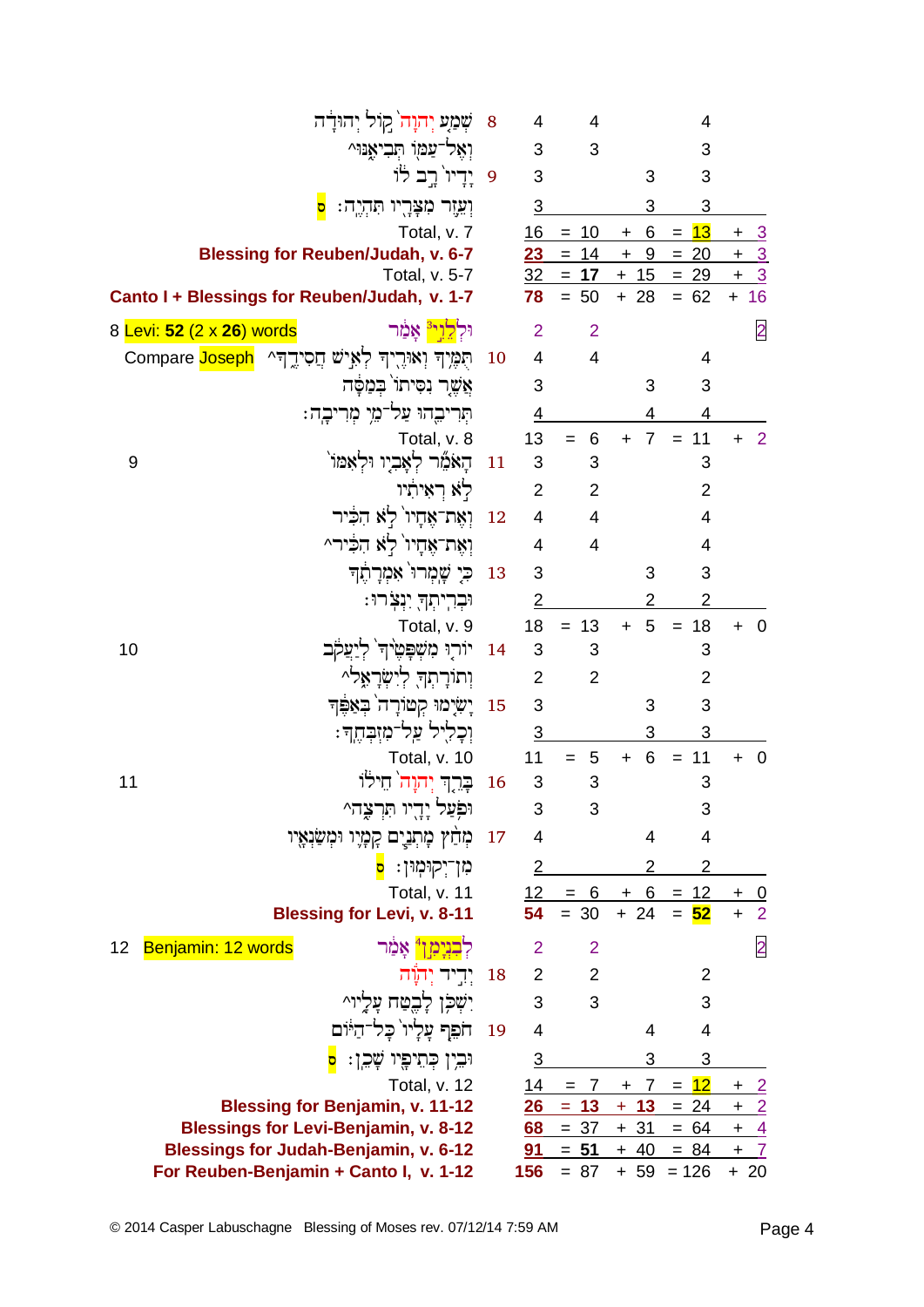| 13 | Joseph: $52$ (2 x 26) words                    | וּלְיֹוֹסֵ <mark>ך</mark> אֲמַר                       |    | $\overline{2}$ | 2                          |                        |                                    |                      | $\overline{2}$ |
|----|------------------------------------------------|-------------------------------------------------------|----|----------------|----------------------------|------------------------|------------------------------------|----------------------|----------------|
|    | Compare Levi                                   | מִברֶכֶת יִהוֶה אַרצוֹ^                               | 20 | 3              | 3                          |                        | 3                                  |                      |                |
|    | Seven bounties (1-7)                           | מִמֶּנֶד שָׁמַיִם מִטַּל <sup>וּ</sup>                |    | 3              |                            | 3                      | 3                                  |                      |                |
|    | of Joseph's land                               | וּמִתְּהְוֹם רֹבֵצֵת תְּחַת <sup>2</sup> :            |    | 3              |                            | 3                      | 3                                  |                      |                |
| 14 |                                                | וּמִמֱנֵד תִּבוּאָת שֲמֵש <sup>ָּג</sup>              | 21 | 3              | 3                          |                        | 3                                  |                      |                |
|    |                                                | וּמִמֱנֵד גֶרֵשׁ יְרָחִים <i>"</i> :                  |    | 3              |                            | 3                      | 3                                  |                      |                |
|    |                                                | Total, v. 13-14                                       |    | 17             | 8<br>$=$                   | 9<br>$+$               | $= 15$                             | $\ddot{}$            | 2              |
| 15 |                                                | וּמֵרָאֹשׁ הַרְרֵי־קֶדֶם <i>^</i>                     | 22 | 3              | 3                          |                        | 3                                  |                      |                |
|    |                                                | וּמִמֶּנֶד וִּבְעָוֹת עוֹלַם <sup>6</sup> :           |    | 3              |                            | 3                      | 3                                  |                      |                |
|    | 16 Mid. vs.line (22+1+22)                      | וּמִמֶּנֶד אֱרֵץ וּמִלֹאֲה <sup>ָי</sup>              | 23 | 3              | 3                          |                        | 3                                  |                      |                |
|    | Two middle words of vs. 2-29                   | וּרִצְוֹן <mark>שֹׁכְנֵי סְנָה</mark> ^               |    | 3              | 3                          |                        | 3                                  |                      |                |
|    | $(324 = 161 + 2 + 161)$                        | תֲבוֹאתָה לִרְאֹשׁ יוֹסֵךְ                            | 24 | 3              |                            | 3                      | 3                                  |                      |                |
|    |                                                | וּלְקָרְקֹד נְזִיִר אֶחָיו:                           |    | $\overline{3}$ |                            | 3                      | 3                                  |                      |                |
|    |                                                | Total, v. 16                                          |    | 12             | 6<br>$=$                   | 6<br>$+$               | $= 12$                             | $\ddot{}$            | $\mathbf{0}$   |
| 17 |                                                | Total, v. 13-16<br>בְּכֹוֹר שׁוֹרוֹ הָדֶר לוֹ         | 25 | 35<br>4        | $= 17$<br>4                | $+ 18$                 | $= 33$<br>4                        | $\ddot{}$            | 2              |
|    |                                                | וְקַרְנֵי רְאֵם קַרְנָיו                              |    | 3              | 3                          |                        | 3                                  |                      |                |
|    |                                                | בַּהֵם עַמְיֵם יְנַגֲח                                | 26 | 3              | 3                          |                        | 3                                  |                      |                |
|    |                                                | יַחִדֶּו אַפִּסֶי־אֱרֵץ^                              |    | 3              | 3                          |                        | 3                                  |                      |                |
|    |                                                | וְהֵם רִבְבְוֹת אֵפְרַיִם                             | 27 | 3              |                            | 3                      | 3                                  |                      |                |
|    |                                                | וְהֵם אַלְפֵּי מְנַשֱה:                               |    | 3              |                            | 3                      | 3                                  |                      |                |
|    |                                                | Total, v. 17                                          |    | 19             | $= 13$                     | 6<br>$\pm$             | 19<br>$=$                          | $\ddot{}$            | $\overline{0}$ |
|    |                                                | <b>Blessing for Joseph, Total, v. 13-17</b>           |    | 54             | $= 30$                     | $+24$                  | $= 52$                             | $+$                  | $\overline{2}$ |
|    | <b>Blessings for Benjamin-Joseph, v. 12-17</b> |                                                       |    | 68             | $= 37$                     | $+31$                  | $= 64$                             | $\ddot{}$            | $\overline{4}$ |
| 18 | Zebulun-Issachar: 19 words                     | וִלְזְבוּל וְ° אֲמַר                                  |    | $\overline{2}$ | $\overline{2}$             |                        |                                    |                      | $\overline{2}$ |
|    |                                                | שְׂמַח זְבוּלֶן בְּצֵאתֶדִּ^                          | 28 | 3              | 3                          |                        | 3                                  |                      |                |
|    |                                                | <mark>וְישָׂשכֶר</mark> בְּאֹהָלֶיךָ:                 |    | 2              |                            | $\overline{2}$         | $\overline{2}$                     |                      |                |
| 19 |                                                | 29 - עַמִּים <sup>י</sup> הַר־יִקְרָ <sup>ּ</sup> אוּ |    | $\mathfrak{S}$ | $\overline{\phantom{a}}$ 3 |                        | 3                                  |                      |                |
|    |                                                | ֹשֶׁם יִזְבְּחָוּ זִבְחֵי־צָּדֶק^                     |    |                | $4\overline{4}$            |                        | 4                                  |                      |                |
|    |                                                | 30 כִּי שֶׁפַע יַמִּים יִינָקוּ                       |    | $\overline{4}$ |                            | 4                      | 4                                  |                      |                |
|    |                                                | וּשְׂפוּנֶי טְמְוּנֵי חְוֹל: <mark>ס</mark>           |    |                | $\frac{3}{2}$              | $3 \quad \blacksquare$ | $\overline{3}$                     |                      |                |
|    | Blessing for Zebulun/Issachar, v. 18-19        |                                                       |    |                | $21 = 12 + 9 =$            |                        | 19                                 |                      | $\overline{2}$ |
| 20 | Gad: 26 words                                  | וּלְ <mark>נֶד'</mark> אָמַׄר                         |    | $\overline{2}$ | $\overline{2}$             |                        |                                    |                      | $\overline{2}$ |
|    |                                                | 81 בְּרְוּךְ מַרְחָיָב גֶּד^                          |    |                | $3^3$ 3                    |                        | 3                                  |                      |                |
|    |                                                | כִלָּבִיא שָׁבֵן                                      |    | $\overline{2}$ |                            | 2                      | $\overline{2}$                     |                      |                |
|    |                                                | וְטָרַף זְרִוֹעַ אַף־קָדְקְר:                         |    |                | $\frac{4}{1}$              |                        | $4 \quad \blacksquare$<br><u>4</u> |                      |                |
|    |                                                | Total, v. 20                                          |    |                | $11 = 5 + 6 =$             |                        | $\boldsymbol{9}$                   | $\ddot{\phantom{1}}$ | $\overline{2}$ |
| 21 |                                                | 32 - <u>ויי</u> רא ראשית לו                           |    | 3              | 3                          |                        | 3                                  |                      |                |
|    |                                                |                                                       |    |                |                            |                        |                                    |                      |                |
|    |                                                | כִּי־שָׁם חֶלְקַת מְחֹקֵק סָפִּוּן^                   |    | $\sqrt{5}$     | 5                          |                        | 5                                  |                      |                |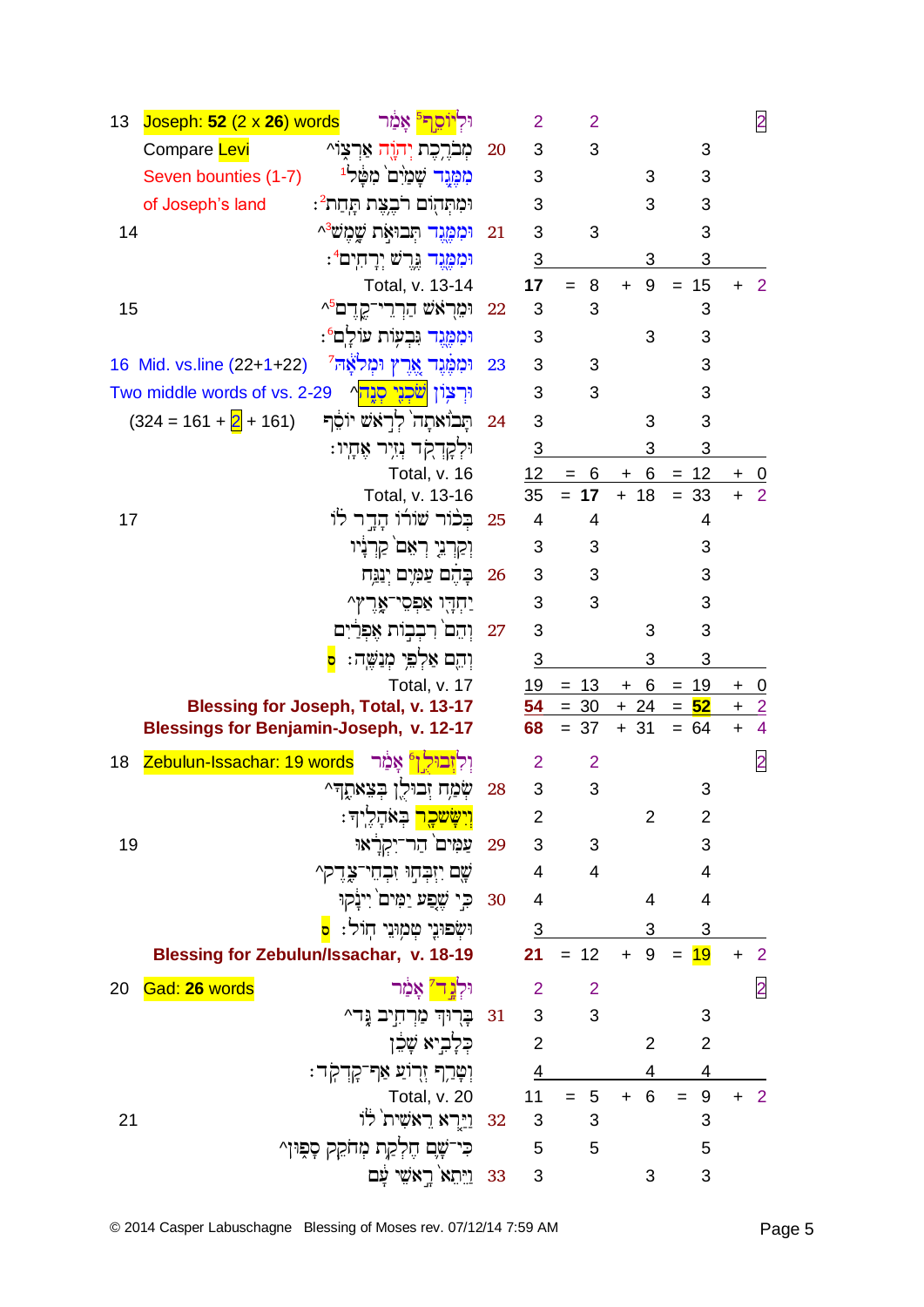|    | צִדְקַת יְהוָה <sup>ּ</sup> עָשָׂה                                   |      | 3               |                            | 3              | 3                            |                             |
|----|----------------------------------------------------------------------|------|-----------------|----------------------------|----------------|------------------------------|-----------------------------|
|    | וּמִשְׁפָּטֶיו עִם־יִשְׂרָאֵל: <mark>ס</mark>                        |      | $\overline{3}$  |                            | 3              | 3                            |                             |
|    | Total, v. 21                                                         |      |                 | $17 = 8 + 9 = 17$          |                |                              | $+$<br><u>_0</u>            |
|    | Blessing for Gad, v. 20-21                                           |      | 28              |                            | $= 13 + 15$    | $= 26$                       | <u>_2</u>                   |
|    | <b>Blessings for Judah-Gad, v. 7-21</b>                              |      |                 | $187 = 102$                |                | $+ 85 = 174$                 | $+ 13$                      |
| 22 | <mark>וּלְדֶן</mark> אָמַר<br>Dan: 6 words                           |      | $\overline{2}$  | $\overline{2}$             |                |                              | $\overline{2}$              |
|    | 34 הַן גִּוּר אַרְיֵה^                                               |      | 3               | 3                          |                | 3                            |                             |
|    | יִזַּנֶּק מִוְ־הַבָּשֶׁן:                                            |      | 3               |                            |                | $\overline{3}$               |                             |
|    | <b>Blessing for Dan, v. 22</b>                                       |      | 8               | 5<br>$=$                   | 3<br>$+$       | $\overline{6}$<br>$=$        | $\overline{2}$<br>$\ddot{}$ |
| 23 | וּלְנַפְתָּלְי <sup>ַיּ</sup> אָמַר<br>Naphtali: 9 words             |      | $\overline{2}$  | 2                          |                |                              | $\overline{2}$              |
|    | 35 5 נַפְתָּלִי שָׂבֵע רָצוֹן                                        |      |                 | 3                          |                | 3                            |                             |
|    | וּמַלֵא בִּרְכֵּת יְהוַה״                                            |      | $\mathbf{3}$    | 3                          |                | 3                            |                             |
|    | יֵם וִדַרְוֹם יִרֲשָׁה: <mark>ס</mark>                               |      | $\overline{3}$  |                            |                | 3                            |                             |
|    | <b>Blessing for Naphtali, v. 23</b>                                  |      |                 | $\frac{11}{1} = 8 + 3 = 9$ |                |                              | $\overline{2}$              |
|    | <b>Blessings for Zebulun-Naphtali, v. 18-23</b>                      |      | 68              | $= 38$                     | $+30$          | 60<br>$=$                    | 8                           |
| 24 | וּלְ <mark>אֵשֶׁ ר<sup>10</sup> אֲכַ</mark> ּׂוּר<br>Asher: 14 words |      | 2               | $\overline{2}$             |                |                              | $\overline{2}$              |
|    | בָרְוּךְ מִבָּנִים אָשֶׁר^                                           | 36   | 3 <sup>2</sup>  | $\mathbf{3}$               |                | 3                            |                             |
|    | יִהְיָ רְצוּי אֲדָיו                                                 |      | 3               |                            | 3              | 3                            |                             |
|    | וִטֹּבִל בַּשֶּׁמֶן רַגְלְוֹ:                                        |      | 3               |                            | 3              | 3                            |                             |
| 25 | ּבּרְזֶל וּנְחָשֶׁת מִנְעָלֶיךָ^                                     | 37   | 3               | 3                          |                | 3                            |                             |
|    | וּכְיָמֶיכָ דָבְאֶדּ:                                                |      | $\overline{2}$  |                            | $\overline{2}$ | $\overline{2}$               |                             |
|    | <b>Blessing for Asher, v. 24-25</b>                                  |      | 16 <sup>°</sup> |                            | $= 8 + 8$      | $= 14$                       | $+2$                        |
|    | The Blessings, Total, v. 6-25                                        |      |                 |                            |                | $229 = 127 + 102 = 210 + 19$ |                             |
|    | Canto I and the Blessings, Total, v. 2-25                            |      |                 | $272 = 153 + 119 = 252$    |                |                              | $+20$                       |
|    | אַין כָאֵל יִשְׁרֵוּוְ^<br>26 יִשְׁרְוֹן Cf. v. 5a, 28, 29           | - 38 | 3               | 3                          |                | 3                            |                             |
|    | بردد هُمزن خَمْنُهُك                                                 |      | 3               |                            | 3              | 3                            |                             |
|    | וּבִנַּאֲוָתְוֹ שְׁחָקִים:                                           |      | 2               |                            | 2              | 2                            |                             |
| 27 | מִעֹּנָה אֱלְהֵי קֶדֶם                                               | 39   | 3               | 3                          |                | 3                            |                             |
|    | וּמִתַּחַת זִרֹעָת עוֹלַם^                                           |      | 3               | 3                          |                | 3                            |                             |
|    | וַיְנָרֵשׁ מִפְּנֵיִךְ אוֹיֶב                                        | 40   | 3               |                            | 3              | 3                            |                             |
|    | וַיִּאמֵר הַשָּׁמֵר:                                                 |      | 2               |                            | 2              | $\overline{2}$               |                             |
|    | Total, v. 26-27                                                      |      | 19              | $= 9$                      | $+10$          | $= 19$                       | $\overline{0}$              |
|    | Total, v. 24-27                                                      |      | 35              | $= 17$                     | $+ 18$         | $= 33$                       | $+2$                        |
|    | וַיִּשְׁכֹּן יִשְׂרַאֵל בִטַּח<br>28 Middle words of Canto II        | 41   | 3               | 3                          |                | 3                            |                             |
|    | $(52 = 19 + 14 + 19)$<br>בַדַר' עֵין* יַעֲקֹב                        |      | 3               | 3                          |                | 3                            |                             |
|    | אָל־אֱרֶץ דָּנֶן וְתִירָוֹשׁ^<br>Mid. vs.lines $(8=3+2+3)$           | 42   | 4               | $\overline{4}$             |                | 4                            |                             |
|    | אַף־שָׁמָיו יַעַרִפוּ טַל:<br>Middle cola $(18=7+4+7)$               |      | 4               |                            |                | 4                            |                             |
|    | Words spoken about Israel<br>Total, v. 28                            |      |                 | $14 = 10$                  |                | $+ 4 = 14$                   | $+ 0$                       |
|    | Canticle II.1<br>$v. 26-28$                                          |      | 33              | $= 19$                     | $+ 14$         | $= 33$                       | 0<br>$\ddot{}$              |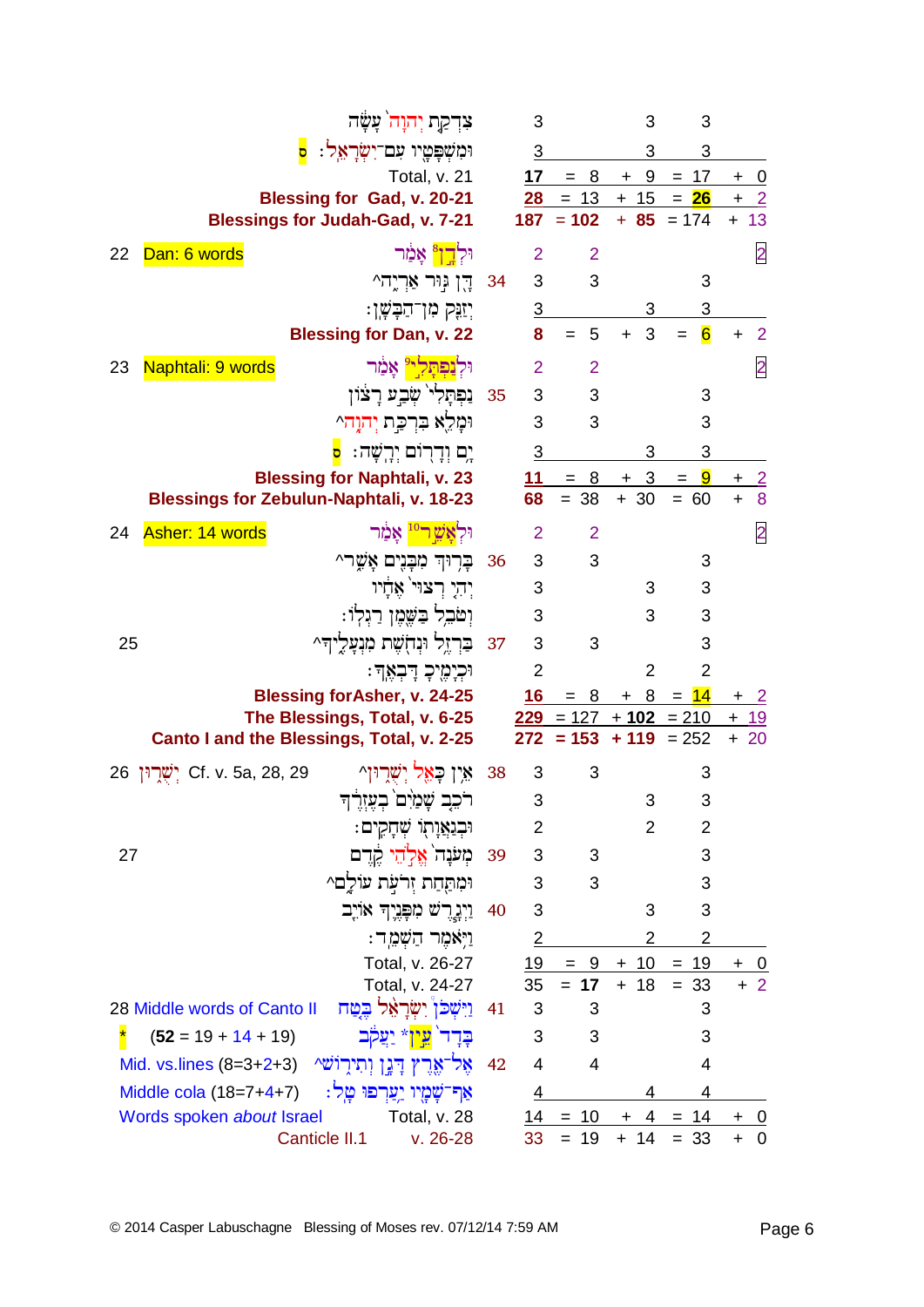| 29 |                                           |                                       | 43 | 2   | 2       |                  | 2         |                                    |
|----|-------------------------------------------|---------------------------------------|----|-----|---------|------------------|-----------|------------------------------------|
|    | cf. v. 5 עֵם and יְשָׂרָאֵל and           | מי כמוד                               |    | 2   | 2       |                  | 2         |                                    |
|    | in reverse order                          | ַעֲם נוֹשֵׁע בֵיהוַׂה                 | 44 | 3   | 3       |                  | 3         |                                    |
|    |                                           | מְגָן עָזְרֶך                         |    | 2   | 2       |                  | 2         |                                    |
|    |                                           | ואשר                                  | 45 | 3   | 3       |                  | 3         |                                    |
|    |                                           | וְיִכְחֲשָׁוּ אֹיְבָיה לָה            |    | 3   |         | 3                | 3         |                                    |
|    |                                           | וְאַתֵּה עַל־בָּמוֹתֵימוֹ תִדְרְךָ: ס |    |     |         | 4                | 4         |                                    |
|    |                                           | Canticle II.2 Total, v. 29            |    | 19  | $= 12$  |                  | 19<br>$=$ | $\overline{\phantom{0}}$<br>$\div$ |
|    |                                           | Total, v. 28-29                       |    | 33  | $= 22$  | -11<br>$\ddot{}$ | $= 33$    | $\boldsymbol{0}$                   |
|    | <b>Canto II</b>                           | <b>Total, v. 26-29</b>                |    | 52  | $= 31$  | $+21$            | $= 52$    | $\overline{\phantom{0}}$<br>$\pm$  |
|    | Blessing for Asher and Canto II, v. 24-29 |                                       |    | 68  | $= 39$  | -29<br>$+$       | 66<br>$=$ | $+2$                               |
|    | For Zebulun-Asher and Canto II, v. 18-29  |                                       |    | 136 | 77      | $+ 59$           | $= 126$   | $+ 10$                             |
|    | The entire poetical body, Total, v. 2-29  |                                       |    | 324 | $= 184$ | $+140$           | $= 304$   | $+20$                              |
|    | Including the heading, Total, v. 1-29     |                                       |    | 336 | $= 194$ | $+ 142 = 304$    |           | $+32$                              |

\* In 2d, MT has , usually translated 'from the ten thousands of holy ones'. LXX has 'from the ten thousands of Kadesh', but we probably have to do with a geographical reference: either Ribeboth Kadesh, with D.L. Christensen (2002), or, reading with Van der Woude (1994) and others מֲמֵרְבָת קְדֵישׁ, 'from Meribath Kadesh'. Whatever the case may be, the suggested emendation does not affect the number of words. In v. 2e, is written (Ketib) as one word, although it is suggested to read it as two words. However, I maintain the Ketib reading, because the introduction of an extra word would play havoc with the numerical structure of the text in many ways. The reader can figure out for himself what happens if we read  $\Gamma \nabla \mathcal{W}$ .

 $*$  In v. 28b the word  $\ddot{x}$  is problematic, since one expects a verb parallel to  $\ddot{y}$  in 28a. With Christensen and others, I read ", from the verb ", עון, 'to dwell' (see *HALOT*, Volume 2, 800a). Compare , "qwelling".

#### **Observations**

1. In terms of the 324 words of the poem as a whole, its arithmetic centre is constituted by the two words , 'the One Dwelling in a Bush", in v. 16b (161 + 2 + 161). The meaningfulness of the middle words lies in the fact that they focus specifically on YHWH as the source of all the blessings. The word כנה, 'bush', was obviously chosen to allude to the burning bush, where Moses met YHWH, but it was also meant to pun upon "סָיָנָ", 'Sinai', in order to call the attention back to the Sinai event where Moses proclaimed the law (note the reference to the law in v. 4).

The two meaningful middle words fall within the middle verseline (16a-b) of the poem as a whole  $(45 = 22 + 1 + 22)$ , which may be considered its larger meaningful centre:

יִמְמֶּנֵד אֵרֵץ וּמִלֹאֶה Yes, with the bounty of the earth and its fullness And the favour of the One Dwelling in a Bush.

The central verseline falls within the blessing for Joseph (vs. 13-17), where it forms the culmination of the *seven* bounties of the land of Joseph, which are complemented by the personal favour of the God of Moses. The *seven* bounties, with which YHWH blesses the land, are arranged in a menorah pattern, to which the favour of YHWH is added as an extra, most bounteous blessing.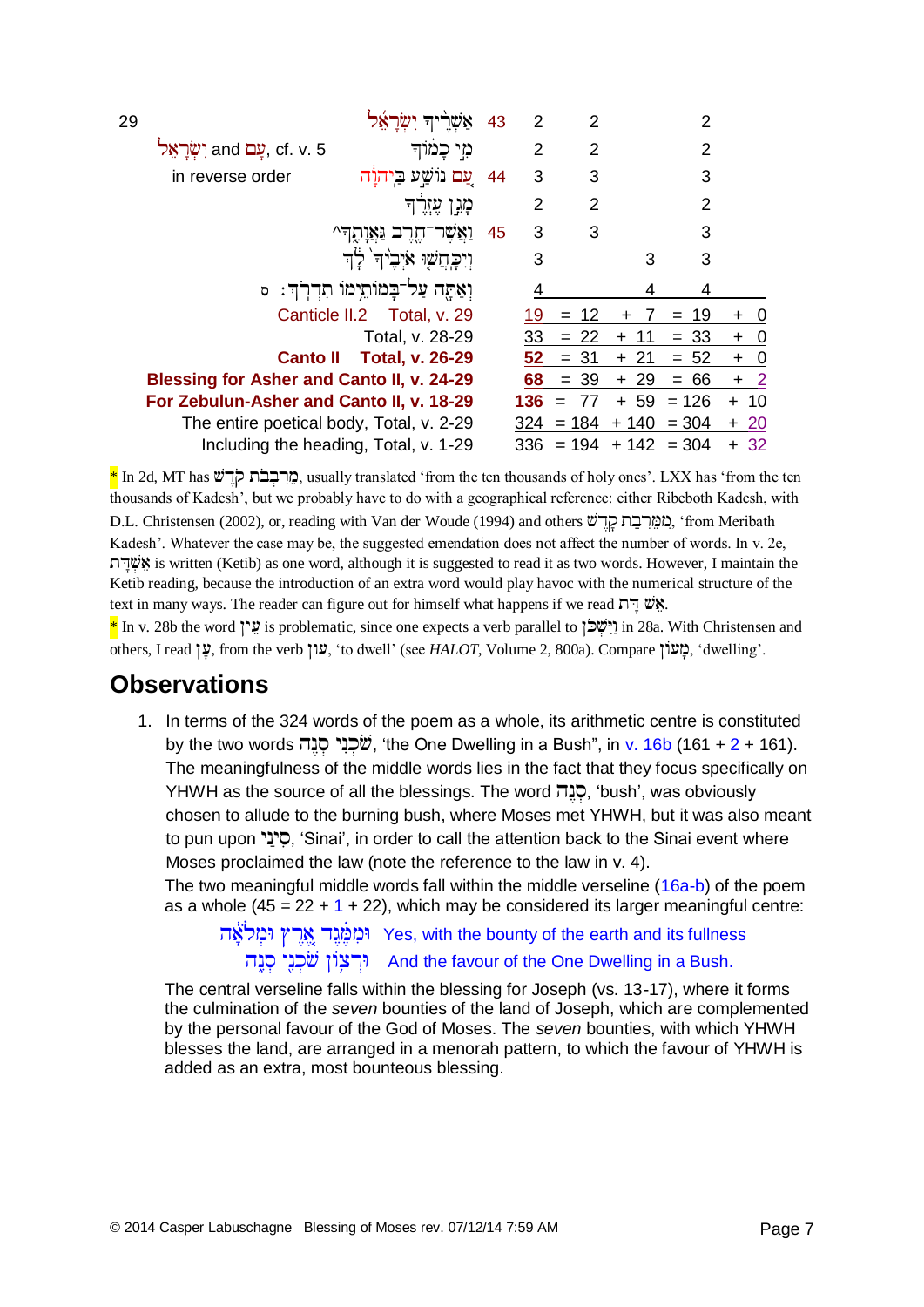- 1. With the bounty of the heavens in the form of dew
- 2. And with that from the deep, lying beneath
	- 3. And with the bounty of the crop of the sun
		- 4. And with the bounty of the yield of the months
	- 5. And with that from the top of the ancient mountains
- 6. And with the bounty of the everlasting hills
- 7a. And with the bounty of the earth and its fullness
- 7b. And the favour of the One Dwelling in a Bush.

Note the iterative use of 'bounty' (5x) and the *seven* occurrences of the copula 'and', to express the idea of continuity and fullness.

2. A feature the poem shares with many psalms is that it has distinct meaningful centres in sub-sections, in addition to its main meaningful centre: in this case, in both parts of the framework, Cantos I and II.

In terms of its **43** words, the arithmetic centre of **Canto I** is constituted by the **11** words in v. 3 (43 = 16 + 11 + 16), which coincides precisely with the **2** middle verselines  $(6 = 2 + 2 + 2)$  and the 4 middle cola  $(14 = 5 + 4 + 5)$ . This strongly indicates that  $v. 3$  is its deliberately designed meaningful centre:

אַף חֹבֵב עַמִּים | כָּל־קִדֹשֶׁיוּ בִיָדֱדִּ^

וְהֵם ٰ תֻּכְּוּ לְרַגְלֶ<sup>וְ</sup>דִּ יִשָּׂא מִדַּבְרֹתֶיךָ:

Indeed, he continues loving (his) peoples: All his holy ones are at your hand Yes, they sit at your feet and carry out your instructions.

The focus on the love of YHWH for the tribes of Israel (his 'peoples') is a very appropriate expression of the gist of the introductory part of the framework to the tribal blessings. The word 'peoples' evidently anticipates the tribes, which are explicitly referred to in v. 5 as 'the people' and 'the tribes of Israel'. This makes Canto I (vs. 2-5) a most fitting introduction to the Blessing (6-25) and there is no doubt in my mind that it was intentionally composed for this purpose.

Note that the terms 'people' and 'Israel', here at the end of Canto I, return (in the reverse order) at the end of Canto II, in v. 29. This also applies to 'the assembly of Jacob' in v. 4 and the reference to 'Jacob' as synonym of Israel in v. 29. In much the same way the designation 'Jeshurun', here in v. 5, reappears at the beginning of Canto II, in v. 26, clearly linking Canto I to Canto II and demonstrating the unity of the three main parts of the poem, Canto I, the Blessings, and Canto II. Note also the word 'dew' that is occurring in v. 13 and repeated in v. 28d.

In terms of its **52** words, the arithmetic centre of **Canto II** is constituted by the **14** words in v. 28 (**52** = 19 + 14 + 19), which likewise coincides precisely with the **2** middle verselines  $(8 = 3 + 2 + 3)$  and the 4 middle cola  $(18 = 7 + 4 + 7)$ :

> וַיִּשְׁכֹּן יִשְׂרָאֵל בֵּטַח בָּדָד עָן יַעֲקֹב אָל־אֶרֶץ דְּנֶן וְתִירוֹשׁ ^ אַף־שָׁמָיו יַעַרְפוּ טָל:

So Israel lives securely, alone dwells Jacob

In a land of grain and wine. Indeed, his skies drip with dew.

Its meaningfulness lies in the message that it is only because YHWH is their God that the Israelites live in security. To live in safety and security is the result of his blessing.

3. Including the two surrounding cantos, there are altogether 12 different utterances, which are obviously determined by the traditional twelve tribes of Israel. The end of each tribal utterance is marked by a *Parashah Setumah* (**p**), except the blessing for Dan and Asher. The following survey shows their numerical features: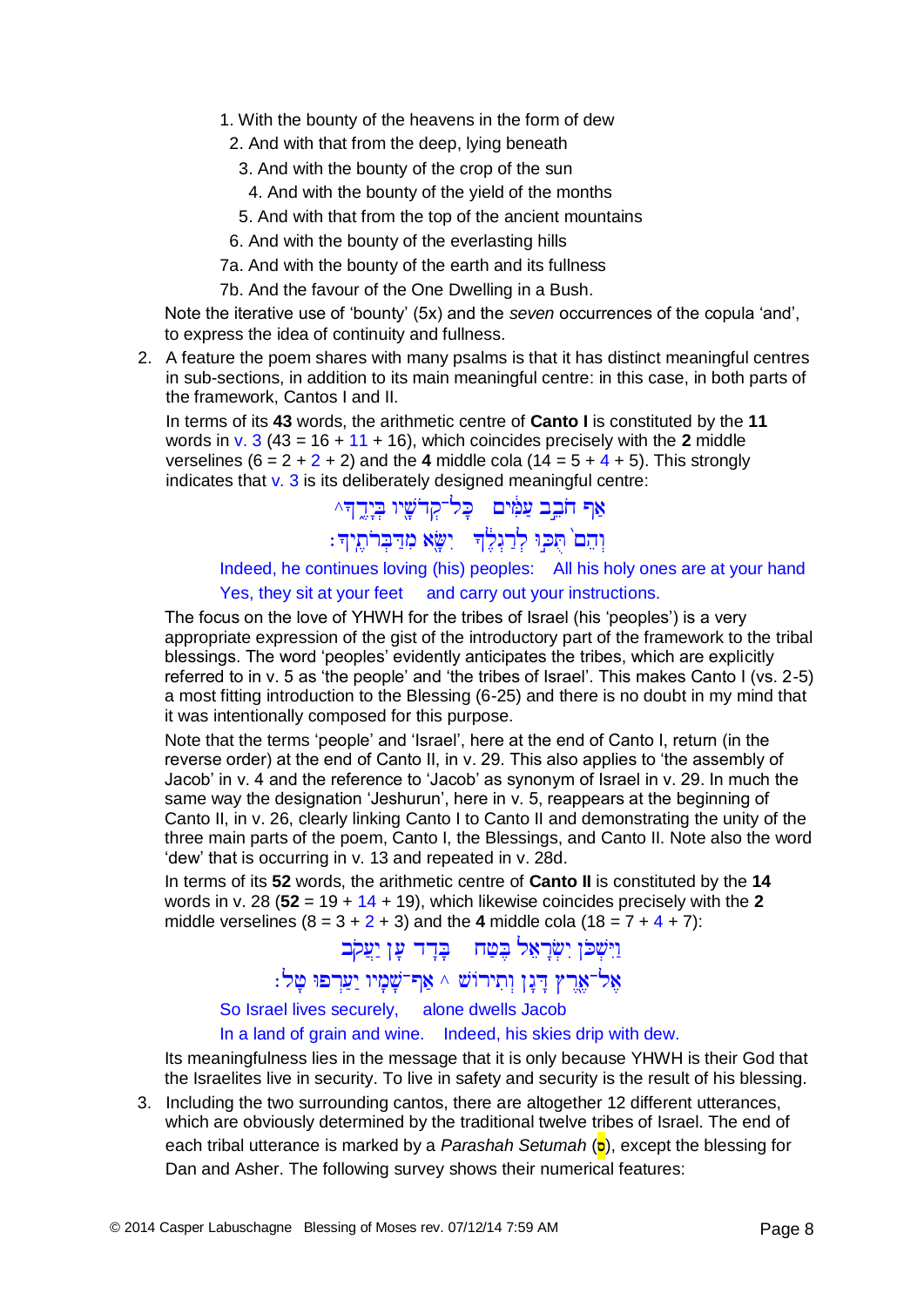| <b>Utterance</b> |                  | <b>Number of words</b> |         |             | <b>Total, including introductions</b> |
|------------------|------------------|------------------------|---------|-------------|---------------------------------------|
| vs. 2-5          | Canto I          | 42                     |         | $43(26+17)$ |                                       |
| vs. 6            | Reuben           | 7                      |         | 7           |                                       |
| vs. 7            | Judah            | 13                     |         | 16          |                                       |
| vs. 8-11         | Levi             | 52 $(2 \times 26)$     |         | 54          |                                       |
| vs. 12           | Benjamin         | 12                     |         | 14-         | 68 $(4 \times 17)$                    |
| vs. 13-17        | Joseph           | 52 $(2 \times 26)$     | 272     | 54.         | 68 $(4 \times 17)$                    |
| vs. 18-19        | Zebulun/Issachar | 19                     | (16x17) | 21          |                                       |
| vs. 20-21        | Gad              | 26                     |         | 28          |                                       |
| vs. 22           | Dan              | 6                      |         | 8           | 68 (4 x 17)                           |
| vs. 23           | Naphtali         | 9                      |         | 11          |                                       |
| vs. 24-25        | Asher            | 14                     |         | 16          |                                       |
| vs. 26-29        | Canto II         | 52 $(2 \times 26)$     |         | 52          | 68 (4 x 17).                          |

The manifest way in which the two divine name numbers have been used to give structure to the text is in itself most remarkable. Even more impressive, on another level, is the gematric value of the names of the tribes taken together as they stand in the text. Note that the names of Reuben and Issachar lack the preposition 'for', and that the names of Judah and Benjamin lack the copula 'and' (in my opinion for gematric reasons). We get the following picture:

| Reuben                                   | $20 + 1 + 6 + 2 + 14 =$                | 43                     |
|------------------------------------------|----------------------------------------|------------------------|
| for Judah                                | $12 + 10 + 5 + 6 + 4 + 5 =$            | 42                     |
| and for Levi                             | $6 + 12 + 12 + 6 + 10 =$               | 46                     |
| for Benjamin                             | $12 + 2 + 14 + 10 + 13 + 14 =$         | 65                     |
| and for Joseph                           | $6 + 12 + 10 + 6 + 15 + 17 =$          | 66                     |
| and for Zebulun                          | $6 + 12 + 7 + 2 + 12 + 14 =$           | 59                     |
| and Issachar                             | $6 + 10 + 21 + 21 + 11 + 20 =$         | 89                     |
| and for Gad                              | $6 + 12 + 3 + 4 =$                     | 25                     |
| and for Dan                              | $6 + 12 + 4 + 14 =$                    | 36                     |
| and for Naphtali                         | $6 + 12 + 14 + 17 + 22 + 12 + 10 = 93$ |                        |
| and for Asher                            | $6 + 12 + 1 + 21 + 20 =$               | 60                     |
| Total gematric value of the eleven words |                                        | 624 $(24 \times 26)$ . |
|                                          |                                        |                        |

This striking figure is very reminiscent of what I discovered about the five rather enigmatic geographic names in Deut. 1:1 (see my Commentary [1987], Vol. 1A, p. 73):

| Paran        | $17 + 1 + 20 + 14 =$       | 52 $(2 \times 26)$     |
|--------------|----------------------------|------------------------|
| Tophel       | $22 + 17 + 1 =$            | 51 $(3 \times 17)$     |
| and Laban    | $6 + 12 + 2 + 14 =$        | 34 $(2 \times 17)$     |
| and Hazeroth | $6 + 8 + 18 + 20 + 22 =$   | $6 + 68 (4 \times 17)$ |
| and Dizahab  | $6 + 4 + 10 + 7 + 5 + 2 =$ | 34 $(2 \times 17)$ .   |

4. Grouping together the two tribes in the east and south (Reuben and Judah), the three in the middle (Levi, Benjamin, and Joseph), the other northern tribes in the north-east (Zebulun, Issachar, and Gad), and those in the far north and north-west (Dan, Naphtali, and Asher), we may discern *four* geographically determined groups.

And if we now also differentiate between the two 'big tribes' (Levi and Joseph, with Benjamin in between), we have *five* groups, which can be divided in two ways depending on the positioning of Benjamin (with Levi, or with Joseph?):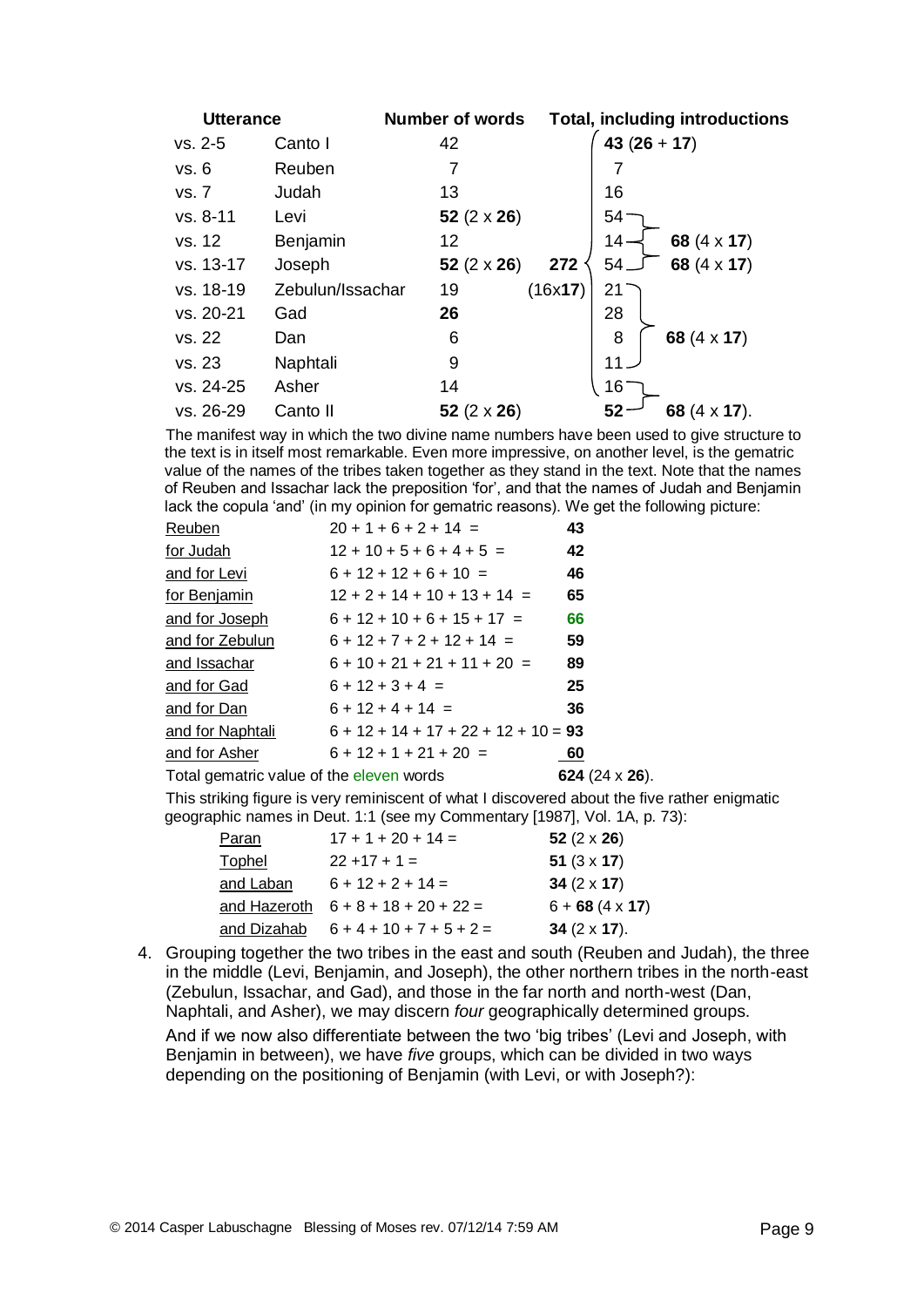Reuben and Judah, for which 23 words are used Levi, for which 54 words are used Joseph and Benjamin, for which **68** words are used Zebulun, Issachar, and Gad, for which 49 words are used Dan, Naphtali, and Asher, for which 35 words are used, or Reuben and Judah (23 words) Levi and Benjamin (**68** words) Joseph (54 words) Zebulun, Issachar, and Gad (49 words)

Dan, Naphtali, and Asher (35 words).

Whatever the case may be, we may now divide the entire text (including the framework) into *seven* sections outlined in a menorah pattern, with either Joseph and Benjamin, or Joseph at the centre. Seeing the central position of the Joseph blessing, which contains not only the 2-word arithmetic centre within the middle verseline of the poem, but also its meaningful centre, I opt for positioning Joseph at the centre. The spectacular features of the Joseph blessing, as has been demonstrated above, undergird this option. And finally, the fact that the blessing for Joseph (vs. 13-17) with its 54 words (Introduction 2 words, Blessing **52**) is encompassed by **156** (6 x 26) words in vs. 1-12, and **136** (8 x **17**) words in vs. 18-29 strengthens its central position.

This envelope technique is very reminiscent of Psalm 80, where the **52**-word Lament for the vine and the vineyard (which is a metaphor for Joseph!) in 80:9-16 is encompassed by the two parts of the **78**-word prayer (3 x **26**) for restoration, 80:2-8 and 17-20. See Observation 3 in my Analysis of [Psalm 80.](http://www.labuschagne.nl/ps080g.pdf) It is difficult to explain this obvious interdependence between Psalm 80 and the Blessing of Moses, but, seeing the secondary character of Deuteronomy 33, I would suggest that the author of the Blessing of Moses was familiar with the Asaphite Psalm 80. In light of the prominence given to the tribe of Levi in Deuteronomy 33 (with a **52**-word blessing!) this author/redactor may have been an Asaphite Levite.

This is the menorah structure with the Blessing for Joseph in central position:

| vs. 1-5   | Introductory words and Canto I                    |                     |
|-----------|---------------------------------------------------|---------------------|
| vs. 6-7   | Blessings for Reuben and Judah                    | 156 $(6 \times 26)$ |
| vs. 8-12  | Blessings for Levi and Benjamin                   |                     |
| vs. 13-17 | Blessing for Joseph, 54 words $(2 + 52)$          |                     |
| vs. 18-21 | Blessings for Zebulun/Issachar and Gad            |                     |
| vs. 22-25 | Blessings for Dan, Naphtali, and Asher            | 136 $(8 \times 17)$ |
| vs. 26-29 | Praise for the God and people of Israel: Canto II |                     |

5. The divine name numbers **17** and **26** and their multiples are interwoven in the text in the following way (some of which may be due to coincidence):

| $vs. 1-3$<br>$vs. 2-4$<br>$vs. 2-5$ | 39 words, with 26 in Canticle I.1 and 13 in the introduction<br>34 $(2 \times 17)$ words in total<br>43 words, with 26 before, and 17 after atnach |
|-------------------------------------|----------------------------------------------------------------------------------------------------------------------------------------------------|
| $vs. 3-6$                           | 34 words, with 17 before, and 17 after atnach                                                                                                      |
| $vs. 5-7$                           | 17 words before atnach                                                                                                                             |
| vs. 1-7                             | 78 $(3 \times 26)$ words in total                                                                                                                  |
| $vs. 8-11$                          | 52 $(2 \times 26)$ words in the blessing for Levi                                                                                                  |
| $vs. 11-12$                         | 26 words, with 13 before, and 13 after atnach                                                                                                      |
| $vs. 8-12$                          | 68 (4 x 17) words in the blessings for Levi and Benjamin                                                                                           |
| $vs. 6-12$                          | 51 (3 x 17) words before atnach                                                                                                                    |
| $vs. 1-12$                          | 156 $(6 \times 26)$ words in total                                                                                                                 |
| vs. 13-14                           | 17 words in total                                                                                                                                  |